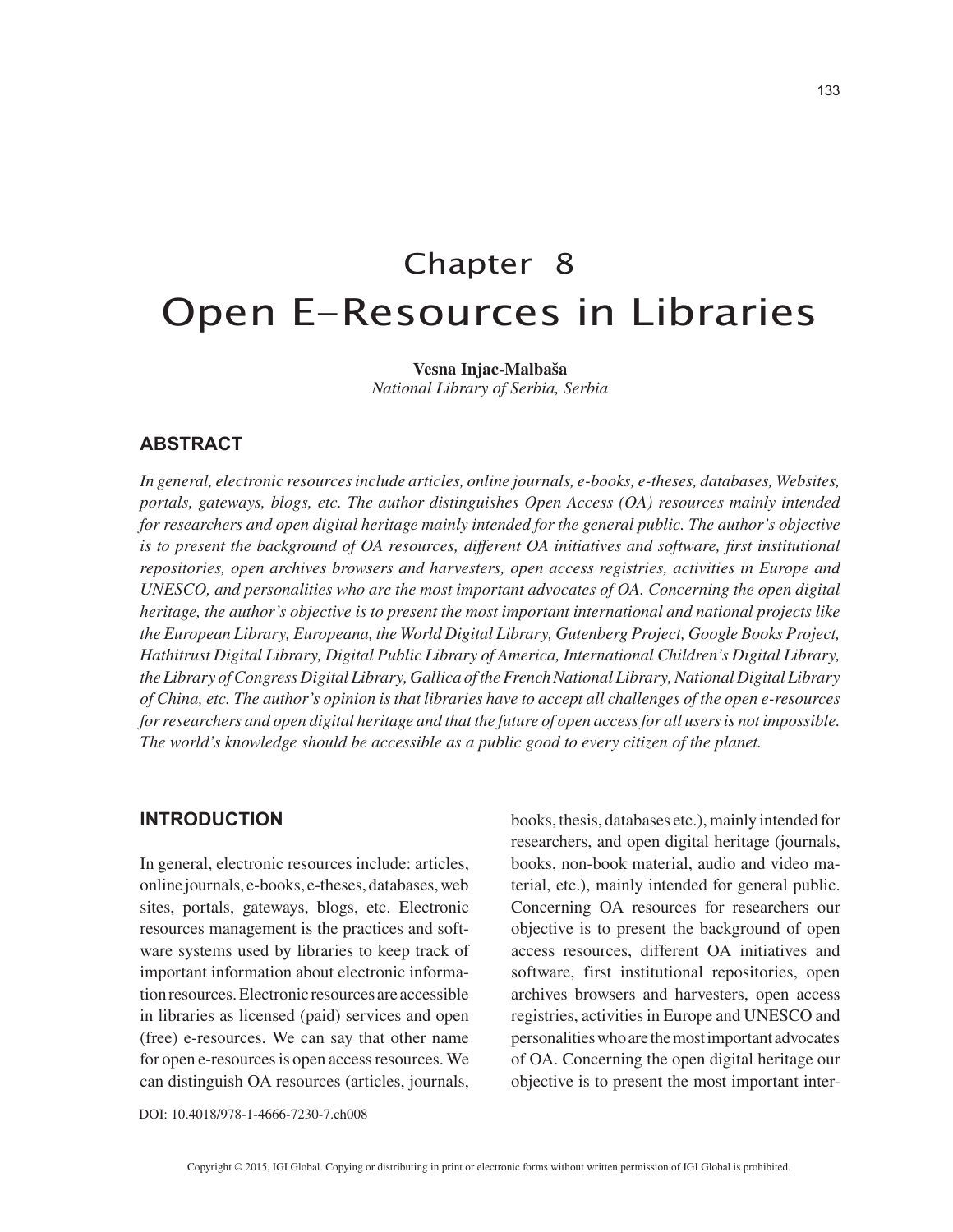national and national projects like The European Library, Europeana, The World Digital Library, Gutenberg project, Google books project, Hathitrust digital library, Digital public library of America, International children's digital library, The Library of Congress Digital Library, Gallica of the French National Library, National Digital Library of China etc.

# **1. OPEN ACCESS RESOURCES**

# **Open Access Resources Background**

Open access (OA) is an extremely actual topic in today's librarianship and information sciences, although it is not so new. OA literature is digital, online, free of charge and free of most copyright and licensing restrictions. OA removes price barriers (subscriptions, licensing fees, pay-per-view fees) and permission barriers (most copyright and licensing restrictions).The legal basis of OA is the consent of the copyright holder (for newer literature) or the expiration of copyright (for older literature).

Since 1991, a physicist Paul Henry Ginsparg created software that allowed authors to enter by themselves their papers in the pre-print archive called arXiv. Ginsparg was a junior fellow and taught in the physics department at Harvard University until 1990. The pre-print archive was developed while he was a member of staff of Los Alamos National Laboratory, 1990–2001. Since 2001, Ginsparg has been a professor of Physics and Computing and Information Science at Cornell University. The e-print arXiv (where "e-print" means self-archiving by the author) since its inception in 1991 has become a major forum for dissemination of results in physics and mathematics. The arXiv is an example of a service created by a group of specialists for their own use: when researchers create such service, the results often differ from the services provided by publishers

and libraries. The original objective of the e-print arXiv was to provide functionality that was not otherwise available, and to provide a level playing field for researchers at different academic levels and different geographic locations - the reduction in cost of dissemination came as an unexpected advantage.

In 1994, Stevan Harnad suggested at the Princeton University that all researchers should independently store an electronic copy of each published paper on university servers and make them available free of charge. Harnad's research interests are in cognitive science and open access. He is currently Canada Research Chair in cognitive science at Université du Québec à Montréal and professor of cognitive science at the University of Southampton. Harnad is an active promoter of open access and his opinion is that the research access and impact problems arise because journal articles are not accessible to all users and researchers are losing potential impact. The solution is to make all articles open access, free for all. OA articles have significantly higher citation impact than non-OA articles. There are two roads to OA: the "golden" road (publish the article in an OA journal) and the "green" road (publish the article in a non-OA journal but also self-archive it in an OA archive). Only 5% of journals are gold, but over 90% are already green (publishers given their authors the green light to self-archive); yet only about 10-20% of articles have been self-archived. To reach 100% OA, self-archiving needs to be mandated by researchers' employers and funders, as the United Kingdom and the United States have recently recommended, and universities need to implement that mandate.

For researchers and their institutions the main goal is to maximize access to research information and it is not just promotional slogan. Why? Because without OA everyone is at loss: users lose their access, authors lose their impact, and research fails to progress further. In April 2013 Harnad requests not to have different colors of OA as "diamond," "platinum" and "titanium," as